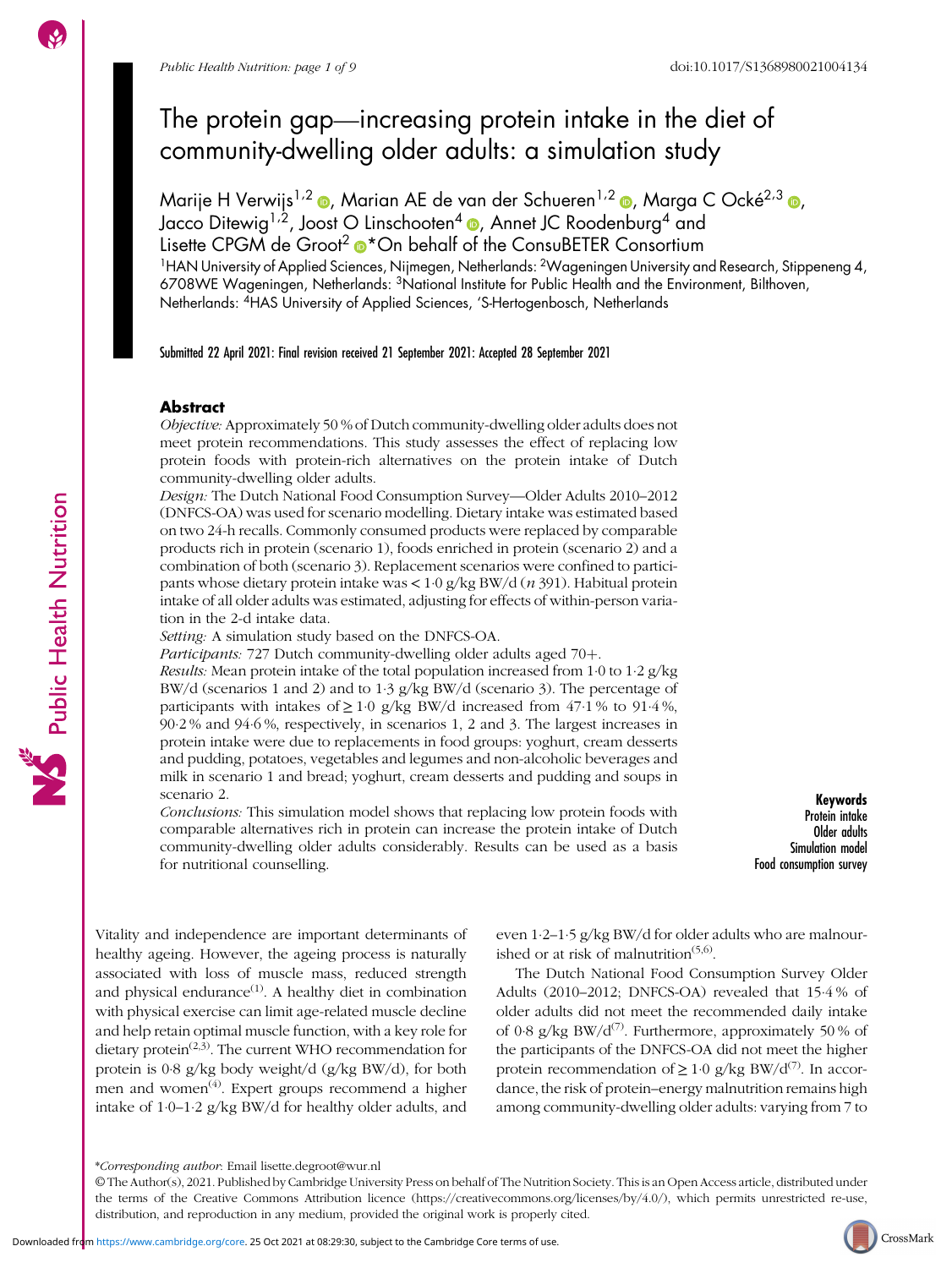# Public Health Nutrition

12 % among Dutch community-dwelling older adults without home care to 30–40 % among older adults receiving home care<sup>[\(8](#page-7-0))</sup>. Protein–energy malnutrition may result in reduced functioning of the immune system, impaired muscle function, fatigue, impaired wound healing and depression<sup> $(9-11)$  $(9-11)$  $(9-11)$  $(9-11)$  $(9-11)$ </sup>. Protein–energy malnutrition, therefore, influences the physical, mental and social well-being of older adults and can pose a threat to independence and quality of life $(11,12)$  $(11,12)$  $(11,12)$ . This emphasises the importance of an adequate intake of dietary protein. Despite the increasing availability of protein-rich and protein-enriched food products, it is still unclear to what extent such products could help to improve protein intakes if chosen instead of regularly consumed products lower in protein. A study by Beelen et al. (2017) revealed that older adults often experience difficulties in adopting and applying changes in their diets, which suggests that staying close to their existing dietary pattern and only making subtle changes, may be most effective in increasing their protein intake $(13)$  $(13)$ . Accordingly, this study aims to assess the potential effect of replacement of commonly consumed foods low in protein content by comparable products high in protein content and/or protein-enriched products on daily protein intake of Dutch communitydwelling older adults.

## Methods

### Study population

The sampling frame for DNFCS-OA consisted of the population registers of fifteen municipalities in the Netherlands, covering five regions and three regionspecific classes of address density. Within each municipality, a sex and age-stratified sample was randomly drawn from the population register. This was the sampling base from which a market research organisation recruited participants. At first, potential participants received an invitation with information leaflet by mail with an enclosed reply letter. Because response was very low, recruitment changed to face-to-face visiting after sending written information about the study. The DNFCS-OA included 739 community-dwelling older adults living in the Netherlands, and the overall response rate was  $25.9$ %. Mean age was  $77.1$  (sp =  $5.2$  years) and 41·9 % were male. The survey was a nationwide crosssectional study, representative for region, address density and age. Height and weight were measured during a home visit and mean BMI was  $27.4 \text{ kg/m}^2$  (sp = 3.8). The population consisted of 97·0 % Dutch participants. Over 50 % of the population was married or lived together. Of all participants, 52·9 % had a mean protein intake below 1·0 g/kg BW/d (n 391). Almost all participants (96·6 %) scored high on the Mini-Mental State Examination score, indicating a low risk of dementia. Furthermore, 95·7 % of the participants reported not to have eating and drinking difficulties. Other characteristics and specific details on the recruitment of the partici-pants are described elsewhere<sup>[\(7\)](#page-7-0)</sup>.

### Dietary intake

Data on dietary intake were collected through two nonconsecutive dietary 24 h-recalls performed by trained dietitians. Recalls were spread equally over all days of the week and throughout the year and were assisted by food diaries. Participants were asked to record and memorise all foods consumed from the moment of getting up on 1 d to the moment of getting up the next day. During the 24-h recalls, participants were asked about the time and place of food consumption occasions. Furthermore, they were asked to describe the type of food consumed using descriptors to specify the foods and to give an indication of the quantity of the food consumed through household measures, units, by weight/volume or by photo series showing a range of quantities. Detailed information on data collection of the DNFCS-OA can be found elsewhere<sup>([7](#page-7-0))</sup>. Dietitians entered the recall data directly into the computer and products were grouped using EPIC-Soft (IARC©) food group classifica-tion<sup>[\(14\)](#page-7-0)</sup>. All foods were linked to 1347 food items from the extended version of Dutch Food Composition Database of 2011 (The National Institute for Public Health and the Environment, 2011). Accordingly, total energy, macro- and micronutrient intakes were calculated.

### Data analysis

Participants were excluded in the current data analysis when BW was unknown  $(n 12)$ . For each of the remaining 727 participants, protein intake/kg BW/d was calculated for each 24-h dietary recall and averaged over the two recalls. Food replacements in all three scenarios were restricted to participants with an average protein intake  $<$  1·0 g/kg BW/d (n 391). Participants with a protein intake of  $\geq 1.0$  g/kg BW/d were not included in the scenarios. For each of three scenarios, every food item within a specific food group with a protein content below the 75th percentile of the protein contents in that food group was replaced by a high protein alternative product from the same food group. Food groups were included in the different scenarios based on the results of the DNFCS-OA $^{(7)}$  $^{(7)}$  $^{(7)}$  and a study by Hung *et al.*<sup>[\(15\)](#page-7-0)</sup> and their role in the eating pattern in the Netherlands. First a long list of potential food groups, based on either the food groupings in EPIC-Soft or in NEVO, was prepared. Food groups were included when intakes of that food group contributed at least 10 % to total food consumption during a specific meal moment<sup> $(7)$  $(7)$ </sup>, or when they contributed most to total intake in grams of a specific meal moment<sup>([15\)](#page-7-0)</sup>. Only food groups that contributed much to protein intake were included in the scenarios since food groups low in protein content (e.g. fruit or fats) or food products from food groups consumed in small quantities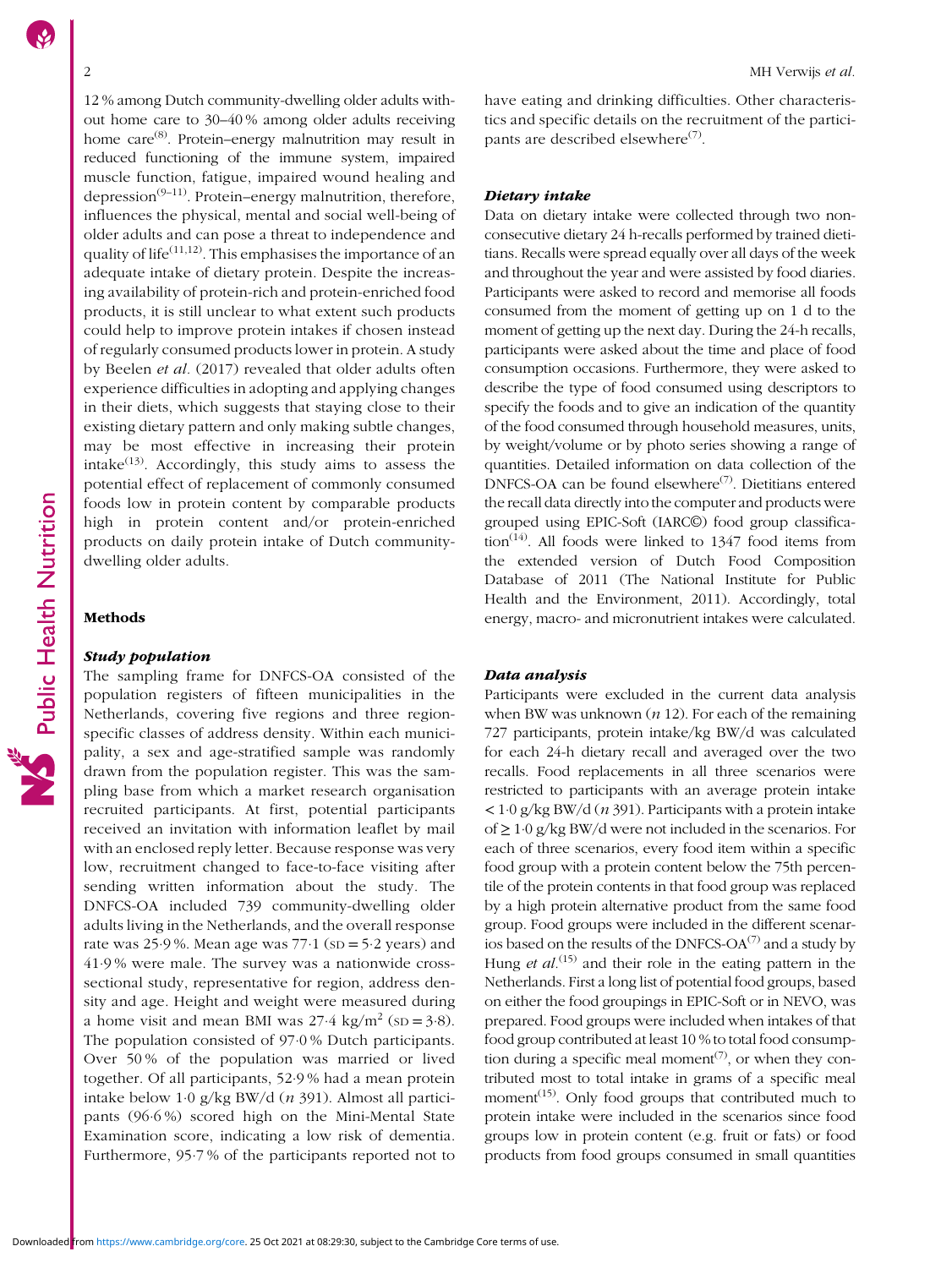(e.g. herbs) would not have a large impact on protein intake.

Products were substituted on the basis of weight (g) consumed. The first scenario focussed on replacement by high protein foods, the second scenario on proteinenriched foods and the third scenario on a combination of both.

### Scenario 1

In scenario 1, replacements were made in nine different food groups. The alternative food product has a protein content > P75 of protein content in that food group. To design a feasible scenario in daily practice, the alternative food product should be familiar to the target group and therefore alternative food products were commonly consumed food products within the DNFCS-OA. Food groups and their alternative foods of scenario 1 are presented in Table 1.

### Scenario 2

In scenario 2, replacements were made in six different food groups, based on EPIC-Soft classification. The alternative foods have a protein content  $>$  P75 in that food group and foods had to be familiar to older adults, that is, be similar to the foods they replace. Food groups and their alternative foods of scenario 2 are presented in Table [2.](#page-3-0)

### Scenario 3

Replacements were made in six different food groups in scenario 3. Choice of food groups and alternative foods was based on the top 3 food groups of scenarios 1 and 2 for which replacements resulted in the largest increase in protein intake. The top 3 of scenario 1 included the food groups Yoghurt, cream desserts and pudding, Potatoes, vegetables and legumes and Non-alcoholic beverages and milk. However, since the food group Yoghurt, cream desserts and pudding was in the top 3 in both scenarios, Savoury spreads, sweet spreads and cheese was the fourth most contributing food group in scenario 1 and was chosen as an alternative. Besides Yoghurt, cream desserts and pudding, the top 3 of scenario 2 included the food groups Soups and Bread. Food groups and alternative foods included in scenario 3 are presented in Tables 1 and [2](#page-3-0), indicated with an †-sign.

For each scenario, protein intake for each consumption day was determined per particpant. For the whole population of older adults and in all three scenarios, the distribution of the habitual protein intake adjusted for within-person variability was estimated using SPADE software<sup>[\(16](#page-7-0))</sup>, a statistical program to estimate habitual dietary intake. The proportion of older adults with a habitual protein intake below a cut-off value of 1·0 g/kg BW/d was estimated and compared to the original scenario. Also, the impact of the exchange of protein sources on mean intakes of other macro- and micronutrients was assessed. Here, average intake over 2 d was used to calculate the mean intakes. Results were weighed for socio-demographic deviances and deviances in the day of the week and season. Besides the SPADE software, data were analysed using SAS Software (SAS version 9.4, SAS Institute).

### Results

## Simulation model

The number of replacements in the three different scenarios increased from 2686 in scenario 2, to 4135 in scenario 3 and 5535 in scenario 1 (Table [3](#page-4-0)).

### Effects on mean protein intake

Scenario 1: protein-rich foods. Replacing foods from nine different food groups in participants with a protein intake  $\langle 1.0 \rangle$  g/kg BW/d  $(n \frac{391}{})$  with protein-rich alternatives resulted in an increase in mean habitual protein intake in the total population  $(n \ 727)$  from 1.0 to 1.2 g/kg BW/d or 76·5 to 89·7 g/d. Overall, the percentage of participants who met the recommended intake of 1·0 g/kg BW/d

Table 1 Scenario 1: food groups to be replaced and their protein-rich alternatives

| Food group                                                | Group<br>classification* | Protein P75<br>(q/100 q) | Scenario 1 protein-rich alternatives                        | Energy<br>(kcal/100 q) | Protein<br>(g/100 g) |
|-----------------------------------------------------------|--------------------------|--------------------------|-------------------------------------------------------------|------------------------|----------------------|
| <b>Bread</b>                                              | EPIC-Soft                | 11.0                     | Bread multigrain, with seeds                                | 261                    | 12.3                 |
| <b>Breakfast cereals</b>                                  | EPIC-Soft                | 11.0                     | Oatmeal                                                     | 373                    | 12.8                 |
| Cakes $+$ chocolate $+$ candy bars                        | EPIC-Soft                | 6.9                      | Muesli bar with chocolate                                   | 452                    | 7.7                  |
| Dairy: yoghurt $+$ cream desserts and<br>puddina          | EPIC-Soft                | 4.0                      | Quark. low fat                                              | 58                     | 8.5                  |
| Non-alcoholic beverages $+$ dairy:<br>milkt               | EPIC-So0ft               | 0.9                      | Yoghurt drink with sweetener (Optimel,<br>FrieslandCampina) | 30                     | 3.1                  |
| Nuts and seeds $+$ savoury snacks                         | <b>NEVO</b>              | 18.5                     | Peanuts, unsalted                                           | 627                    | 25.2                 |
| Potatoes, vegetables and legumest                         | EPIC-Soft                | $3-0$                    | Lentils                                                     | 99                     | 8.8                  |
| Soups                                                     | EPIC-Soft                | 4.2                      | Soup with meat, vegetables and<br>noodels                   | 42                     | 4.4                  |
| Spreads: $cheese + sawoury$ spreads<br>$+$ sweet spreadst | <b>NEVO</b>              | 25.5                     | Cheese, $30+$                                               | 289                    | $30-4$               |

\*Group classification: based on the products that were covered, groups were chosen from NEVO of EPIC-Soft classification. †Included in scenario 3.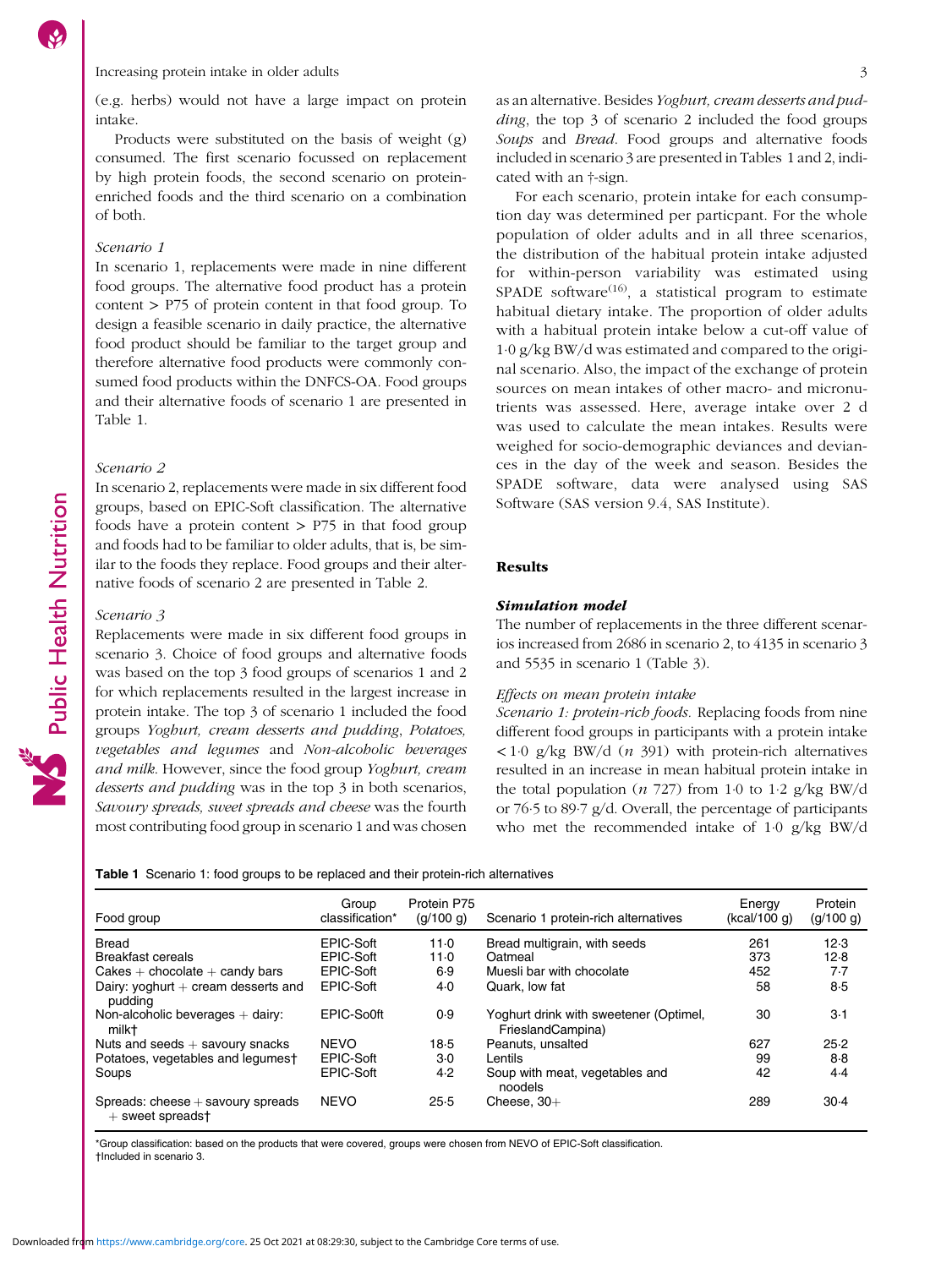Public Health Nutrition

<span id="page-3-0"></span>

| Food group                                       | Group<br>classification* | P75<br>(q/100 q) | Scenario 2 protein-enriched<br>alternatives | Energy<br>(kcal/100 g) | Protein<br>(g/100 g) |
|--------------------------------------------------|--------------------------|------------------|---------------------------------------------|------------------------|----------------------|
| Bread <sup>+</sup>                               | EPIC-Soft                | 11.0             | White Bread (Carezzo)                       | 255                    | 27.0                 |
| $Cakes + chocolate + candy bars$                 | EPIC-Soft                | 6.9              | 'Bouwsteentje' (De Bakker BV)               | 352                    | $15-0$               |
| Ice cream                                        | EPIC-Soft                | 4.3              | Ice cream, vanilla (Carezzo)                | 176                    | 11.5                 |
| Non-alcoholic beverages                          | EPIC-Soft                | 0.4              | Apple juice (Carezzo)                       | 79                     | $6 - 7$              |
| Soupst                                           | EPIC-Soft                | 4.2              | Funghi soup (Carezzo)                       | 66                     | 6.9                  |
| Yoghurt $+$ cream desserts and pudding $\dagger$ | EPIC-Soft                | 4.0              | <b>BonDuo Breakfast</b>                     | 133                    | 12.0                 |

\*Group classification: based on the products that were covered, groups were chosen from NEVO of EPIC-Soft classification. †Included in scenario 3.

increased from 41·1 % to 91·4 %. Replacements in food groups contributing most to the increase in protein intake were Yoghurt, cream desserts and pudding; Potatoes, vegetables and legumes and non-alcoholic beverages and milk.

Scenario 2: protein-enriched foods. In scenario 2, consumed foods in six food groups were replaced with protein-enriched products, resulting in an increase in mean habitual protein intake from 1·0 to 1·2 g/kg BW/d and from 76·5 to 91·8 g/d. In this scenario, 90·2 % of the participants reached a mean habitual protein intake  $\geq 1.0$  g/kg BW/d. The three food groups with the highest impact on increasing protein intake were bread; yoghurt, cream desserts and pudding and soups.

Scenario 3: top 3's of scenarios 1 and 2. Scenario 3 included the top three contributing food groups of scenario 2, and three other most contributing food groups of scenario 1. This scenario resulted in a mean habitual protein intake of 1·3 g/kg BW/d and 93·9 g/d with 94·6 % of the participants achieving a protein intake  $\geq 1.0$  g/kg BW/d.

### Intake of other macro and micronutrients

Evaluation of differences in intake of other macro and micronutrients was based on the average of the 2-d 24 h recalls. Mean energy intake (kJ (kcal) and sD) and mean intake of carbohydrates, total fat and dietary fibre was similar in all scenarios and amounted to approximately 8375 kJ (2000 kcal) SD = 1900, 45 En %, 35 En % and 20–24 g, respectively. Dietary fibre intake was low in all scenarios compared to the recommendation. Mean intakes of other macronutrients were in line with the recommended intake. Intakes of macronutrients are listed in Table [4](#page-5-0). Most micronutrients remained comparable to the original scenario (Appendix [I](https://doi.org/10.1017/S1368980021004134)). Copper and iodine intakes increased substantially in scenario 1 compared to the original scenario, while iodine intake was much lower in scenarios 2 and 3. Mean selenium intake varied through all scenarios being lowest and lower than recommended in the original scenario and scenario 2. Calcium intake increased considerably in scenarios 1 and 3. In all scenarios, mean vitamin C intake was higher than the average requirement.

### Discussion

This study assessed the effects of replacing foods low in protein content by commonly consumed protein-rich and/or protein-enriched alternative foods on daily protein intake of Dutch community-dwelling older adults. Outcomes showed that replacing low protein foods within six to nine food groups with similar high protein alternatives for participants with a mean protein intake  $< 1.0$  g/kg BW/d, the protein intake of Dutch community-dwelling older adults can be increased considerably. The proportion of older adults complying with a protein intake of at least 1·0 g/kg BW/d increased from 47·1 % to approximately 90 % in all three scenarios of the simulation model.

Although the three different scenarios showed similar results with regard to mean protein intake and proportion of participants with a mean intake  $\geq 1.0$  g/kg BW/d, the number of replacements in the protein-enriched scenario (scenario 2; protein-enriched) was much lower in comparison to scenarios 1 (protein rich) and 3 (combination). Therefore, scenario 2 seemed to be the most efficient scenario of this simulation model. This can be explained by the fact that protein-enriched foods often have a higher protein content compared to regular and natural foods since extra protein is added<sup> $(17)$  $(17)$  $(17)$ </sup>. Hence, the effect of the scenarios is partly explained by the combination of foods within one scenario, but individual foods may have a considerable contribution to protein intake.

Despite a relevant increase in calculated protein intake, none of the scenarios achieved that 100 % of the participants had a mean protein intake of  $\geq 1.0$  g/kg BW/d. One explanation may be a very low protein intake in a small subgroup of participants. For this subgroup, the simulation model may increase the protein intake, but not sufficiently to meet a protein intake of 1·0 g/kg BW/d. Another explanation might be that some people consume little to no foods from the food groups that were included in the simulation model. In that case, no or few replacements were made.

Several intervention studies have been performed in the past that showed that protein intake increased remarkably when protein-enriched foods were offered, varying from 14 g to 42 g of extra protein/ $d^{(18-22)}$  $d^{(18-22)}$  $d^{(18-22)}$  $d^{(18-22)}$  $d^{(18-22)}$ . This implies that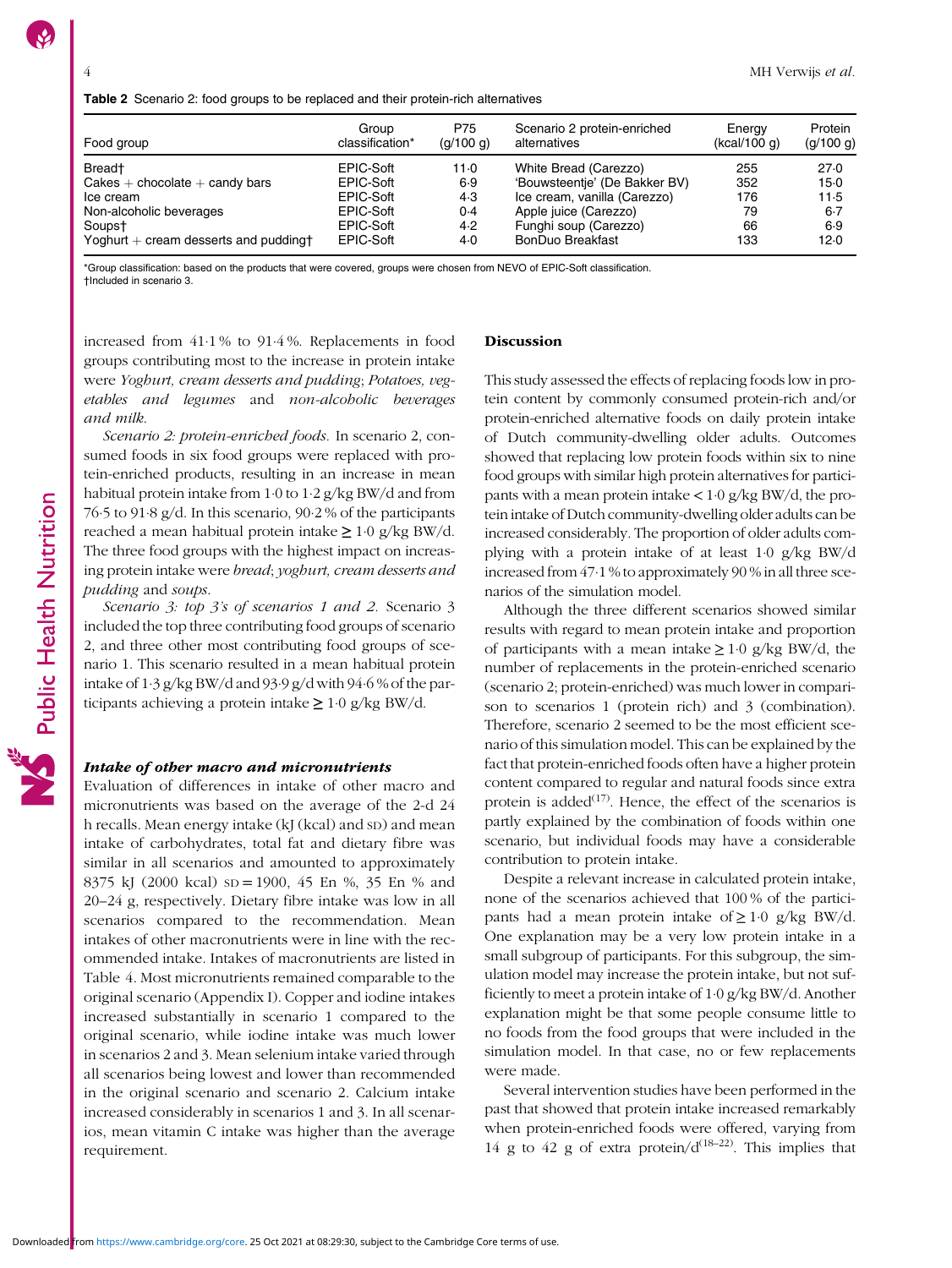

### <span id="page-4-0"></span>**Table 3** Food groups, alternative foods and frequencies of replacement

|                                                   | Scenario 1                    |                                                |                                              | Scenario 2                   |                                        |                                                     | Scenario 3                   |                                        |
|---------------------------------------------------|-------------------------------|------------------------------------------------|----------------------------------------------|------------------------------|----------------------------------------|-----------------------------------------------------|------------------------------|----------------------------------------|
| Food group                                        | Total replace-<br>ments $(n)$ | Replacements per<br>person*/d (mean <i>n</i> ) | Food group                                   | Total<br>replacements<br>(n) | Replacements per<br>person*/d (mean n) | Food group                                          | Total<br>replacements<br>(n) | Replacements per<br>person*/d (mean n) |
| <b>Bread</b>                                      | 850                           | 2.2                                            | <b>Bread</b>                                 | 850                          | 2.2                                    | <b>Bread</b>                                        | 850                          | 2.2                                    |
| <b>Breakfast cereals</b>                          | 67                            | 0.2                                            | Cakes                                        | 883                          | 2.3                                    | Non-alcoholic beverages<br>$+$ dairy: milk          | 582                          | 1.5                                    |
| Cakes $+$ candy bars $+$<br>chocolate             | 1150                          | 2.9                                            | Ice cream                                    | 29                           | 0.1                                    | Potatoes + vegetables +<br>legumes                  | 1429                         | $3-7$                                  |
| Non-alcoholic beverages<br>$+$ dairy: milk        | 582                           | 1.5                                            | Non-alcoholic<br>beverages                   | 302                          | 0.8                                    | Soups                                               | 210                          | 0.5                                    |
| Nuts and seeds $+$<br>savoury snacks              | 183                           | 0.5                                            | Soups                                        | 210                          | 0.5                                    | Spreads: sweet $+$<br>savoury spreads $+$<br>cheese | 652                          | $1-7$                                  |
| Potatoes $+$ vegetables $+$<br>legumes            | 1429                          | 3.7                                            | Yoghurt $+$ cream<br>desserts and<br>pudding | 412                          | 1.1                                    | Yoghurt $+$ cream<br>desserts and pudding           | 412                          | 1.1                                    |
| Soups                                             | 210                           | 0.5                                            |                                              |                              |                                        |                                                     |                              |                                        |
| Spreads: sweet +<br>savoury spreads $+$<br>cheese | 652                           | 1.7                                            |                                              |                              |                                        |                                                     |                              |                                        |
| Yoghurt $+$ cream des-<br>serts and pudding       | 412                           | 1.1                                            |                                              |                              |                                        |                                                     |                              |                                        |
| Total                                             | 5535                          | 14.2                                           | Total                                        | 2686                         | 6.9                                    | Total                                               | 4135                         | $10-6$                                 |

\*Number of replacements in respondents with an average intake below 1·0 g/kg BW/d (<sup>n</sup> 391).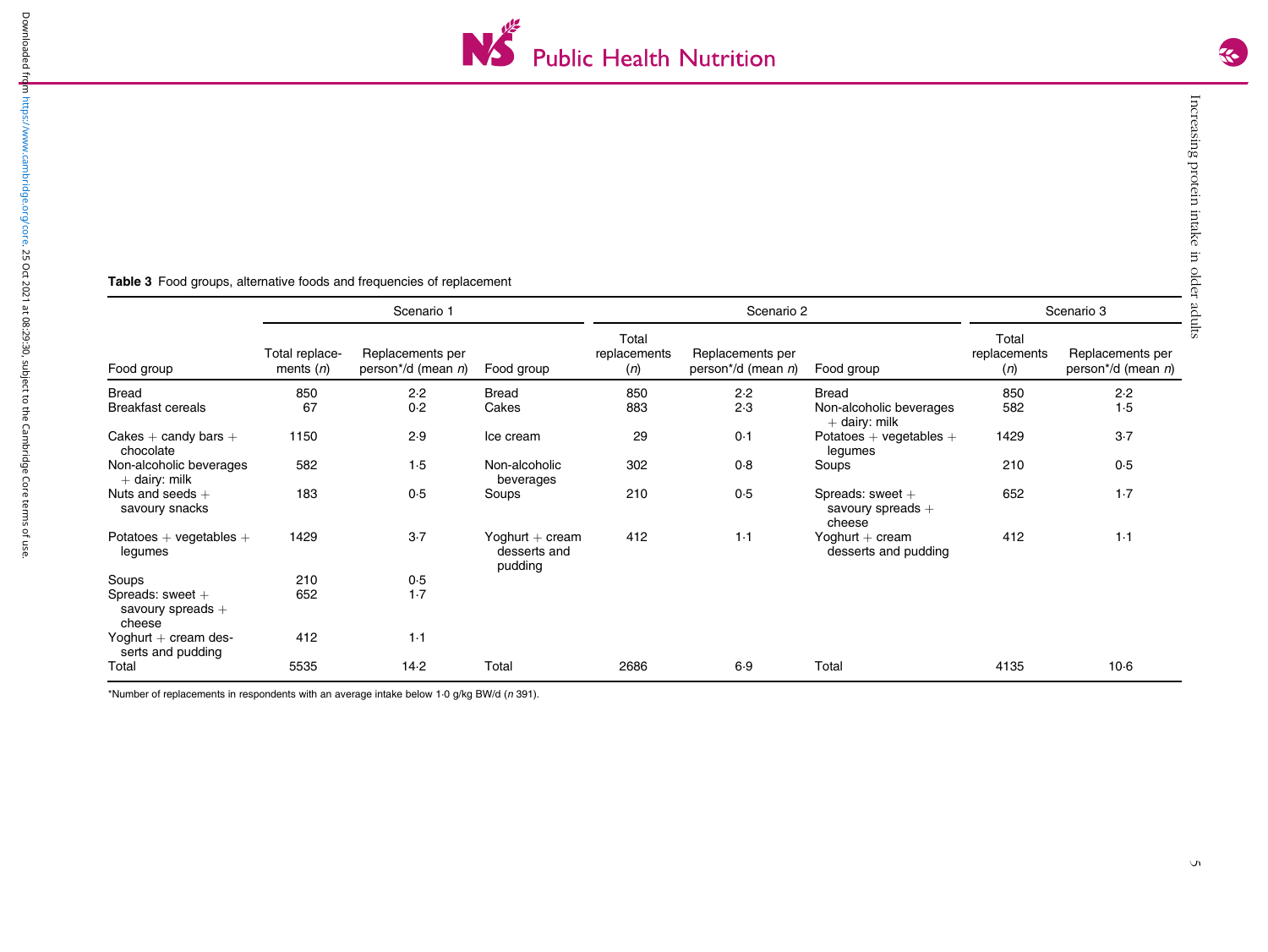<span id="page-5-0"></span>

|                   |                   |                              |                                                                   |                                        | MH Verwijs et al.                                                                                                                                         |
|-------------------|-------------------|------------------------------|-------------------------------------------------------------------|----------------------------------------|-----------------------------------------------------------------------------------------------------------------------------------------------------------|
|                   |                   | 9                            | 8 8 5 9 7 9 8 7<br>4 9 9 7 9 8 9 7<br>4 9 6 9 9 9 9 9 7<br>1878   |                                        | shifting from regular foods to protein-enriched alternatives<br>might be an effective way to increase protein intake among                                |
|                   | ო                 |                              |                                                                   |                                        | older adults. However, three of these studies included hos-                                                                                               |
|                   | Scenario          |                              | 33-7 En %                                                         | 41-2 En %                              | pitalised older adults and older adults residing in a rehabili-<br>tation ward <sup>(18-20)</sup> . A study by Ziylan <i>et al.</i> <sup>(21)</sup> among |
|                   |                   |                              | 2051                                                              |                                        | community-dwelling older adults showed that protein                                                                                                       |
|                   |                   |                              |                                                                   |                                        | intake increased by 14.6 g after replacing bread with pro-                                                                                                |
|                   |                   | Mean                         | 8587                                                              |                                        | tein-enriched bread and hot meals with protein-enriched                                                                                                   |
|                   |                   |                              |                                                                   |                                        | readymade hot meals compared to the control group<br>who received regular equivalents. A study by Borkent                                                 |
|                   |                   | 9                            | というとうていていいかい しょうしょう                                               |                                        | <i>et al.</i> <sup>(22)</sup> showed that protein intake increased by 13.6 g                                                                              |
|                   |                   |                              | 1928                                                              |                                        | in participants who received readymade protein-rich hot                                                                                                   |
|                   | $\mathbf{\Omega}$ |                              |                                                                   |                                        | meals and protein-rich dairy products compared to the con-                                                                                                |
|                   |                   |                              | 34.5 En %                                                         | 40-8 En %                              | trol group who received standard readymade hot meals                                                                                                      |
|                   | Scenario          |                              | 2031                                                              |                                        | and drinks. Remarkably, participants in the control group<br>decreased their protein intake compared to pre-study                                         |
| ত                 |                   |                              |                                                                   |                                        | intake. Therefore, the authors concluded that switching                                                                                                   |
| $\mathbf{\alpha}$ |                   | Mean                         |                                                                   |                                        | from self-prepared meals to readymade meals could be a                                                                                                    |
| Average intake of |                   |                              | 8503                                                              |                                        | risk for a decreasing protein intake when readymade meals<br>are not protein-enriched. In both studies <sup>(18,22)</sup> , changes                       |
|                   |                   |                              | စ္ ၁ စံ – ၁ ၉ ၉ ၉<br>ယံ ၁ ၁ ၉ ၉ ၉ ၉ ၉ ၉                           |                                        | were mainly made within the foods from the main meals                                                                                                     |
|                   |                   | 9                            | 932                                                               |                                        | (breakfast-lunch-dinner), but not in-between meals                                                                                                        |
|                   |                   |                              |                                                                   |                                        | (snacks). Our simulation model included both foods con-                                                                                                   |
|                   | Scenario 1        |                              | 34.7 En %                                                         | 41.0 En %                              | sumed during main meals, as well as foods consumed                                                                                                        |
|                   |                   |                              | 2041                                                              |                                        | in-between meals. This could explain the larger effect on<br>protein intake in our study. However, since our simulation                                   |
|                   |                   |                              |                                                                   |                                        | model is a theoretical framework, feasibility should be                                                                                                   |
|                   | Mean              |                              | 5 6 7 7 9 7 9 7 9 7<br>2 7 9 7 9 7 9 7 9 7<br>2 7 9 7 9 7 9 7 9 7 |                                        | tested in practice.                                                                                                                                       |
|                   |                   |                              | 8545                                                              |                                        | The intervention studies that have been performed in                                                                                                      |
|                   |                   |                              | ပ်<br>ပဲ ( ) ထဲ စဲ စဲ စဲ ဇို စု<br>ပဲ ( ) စဲ စဲ စဲ ဇို စု         |                                        | community-dwelling older adults showed a smaller effect<br>on protein intake compared to studies in hospitalised older                                    |
|                   |                   | GD                           | 1948                                                              |                                        | adults. This may have several reasons. Research has shown                                                                                                 |
|                   |                   |                              |                                                                   |                                        | that Dutch older adults tend to have low interest and will-                                                                                               |
|                   |                   |                              | 34-8 En %                                                         | 43-2 En %                              | ingness to purchase protein-enriched foods, and the price<br>of protein-enriched foods is pointed out as a barrier to pur-                                |
|                   | Original scenario |                              | 974                                                               |                                        | chase those foods <sup><math>(23,24)</math></sup> . When offered (free of costs) at a                                                                     |
|                   |                   |                              |                                                                   |                                        | hospital or rehabilitation centre, older adults might be more                                                                                             |
|                   |                   | Mean                         | アア 8 8 5 1<br>6 6 9 8 5 1<br>1 9 0 0 1                            | 213.1<br>20.8                          | inclined to consume protein-enriched foods than when                                                                                                      |
|                   |                   |                              | 8264                                                              |                                        | they have to purchase the foods at home. Additionally,<br>older adults tend to be more sceptical towards protein-                                         |
|                   |                   |                              |                                                                   |                                        | enriched foods and prefer consuming conventional foods                                                                                                    |
|                   |                   | Norm intakes <sup>(31)</sup> | As low as possible                                                | As low as possible<br>45–60 En %<br>25 | that are naturally rich in protein <sup>(23)</sup> . However, our simula-                                                                                 |
|                   |                   |                              |                                                                   |                                        | tion model has shown that, to increase protein intake with                                                                                                |
|                   |                   |                              | Men: 2500<br>Women: 2000<br>46<br>20-35 En %                      |                                        | foods that are naturally rich in protein, more replacements                                                                                               |
|                   |                   |                              |                                                                   |                                        | are needed compared to protein-enriched foods. All in all,<br>more research is needed to evaluate the efficacy of inter-                                  |
|                   |                   |                              |                                                                   |                                        | vention studies including protein-rich and protein-                                                                                                       |
|                   |                   |                              | Mono-unsaturated fatty acids (g)<br>acids (g)                     |                                        | enriched foods and to identify all barriers and facilitators                                                                                              |
|                   |                   |                              |                                                                   |                                        | towards purchasing and consuming protein-rich and pro-                                                                                                    |
|                   |                   |                              | Poly-unsaturated fatty                                            |                                        | tein-enriched foods in the community setting.<br>The main goal of this study was to study the effects of a                                                |
|                   |                   |                              | Energy in kJ (kcal)                                               | Carbohydrates (g)<br>Trans fatty acids | simulation model on protein intake. However, changing                                                                                                     |
|                   |                   |                              |                                                                   |                                        | food patterns can alter the intake of energy and other                                                                                                    |
|                   |                   |                              | Total protein (g)<br>Total fat (g)                                | Dietary fibre (g)                      | macro- and micronutrients as well. Therefore, the impact                                                                                                  |
|                   |                   | Nutrient                     | SFA <sub>(g)</sub>                                                |                                        | of the replacements on intakes of energy and other macro-<br>and micronutrients was also verified (Appendix I). Results                                   |
|                   |                   |                              |                                                                   |                                        |                                                                                                                                                           |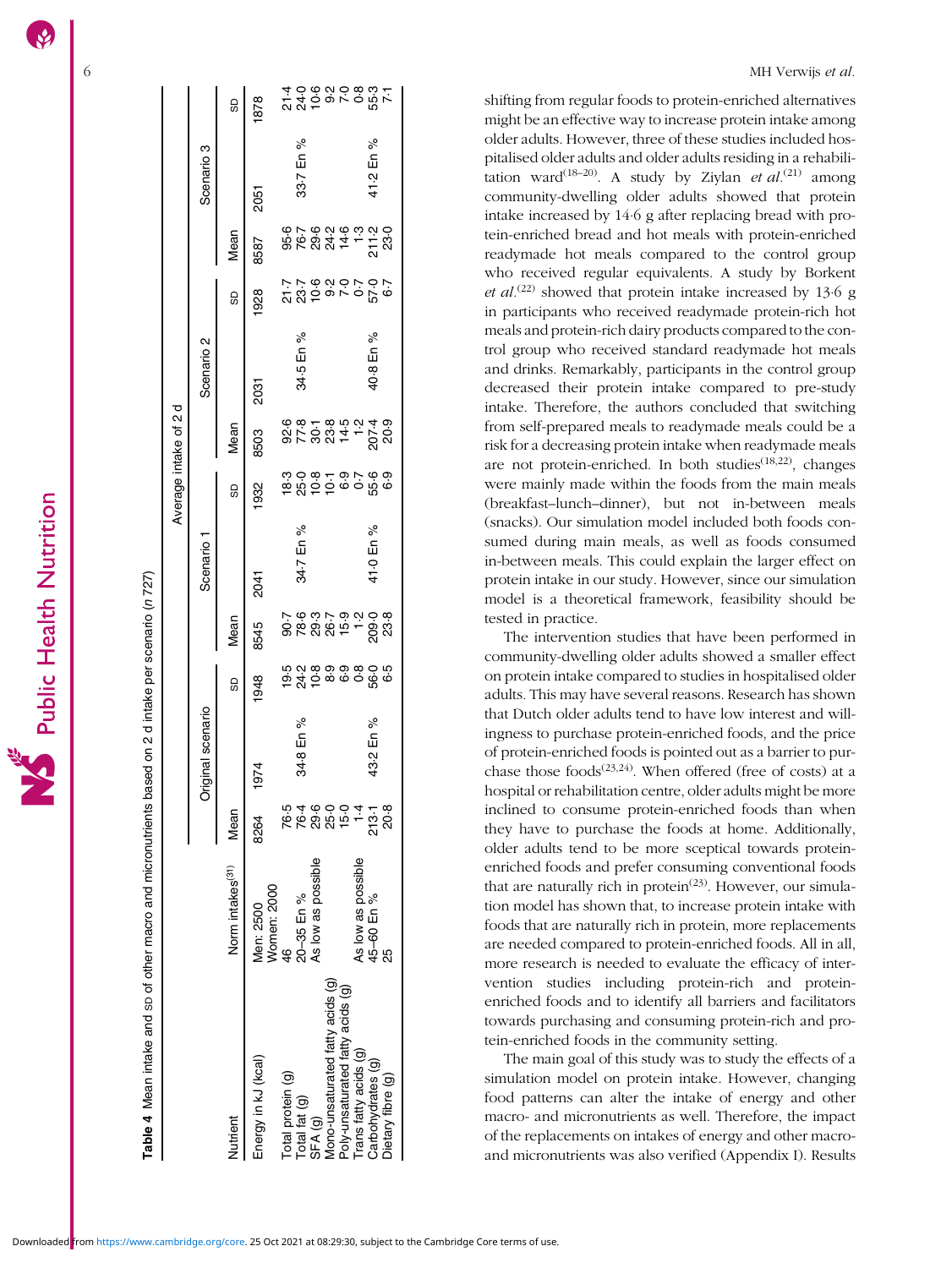## Increasing protein intake in older adults 7

show that energy increased moderately in all three scenarios, varying from 59 to 66 kcal/d. In practice, this could result in minor weight gain<sup> $(25)$  $(25)$ </sup>. However, people may also compensate for the surplus of energy<sup> $(26)$  $(26)$ </sup>. This, and the feasibility of the replacements within this simulation model should be tested through an intervention study. Contrarily, most macro- and micronutrients remained similar to the original scenario, with a few exceptions for the micronutrients copper, iodine, selenium, calcium and vitamin C. However, in the scenarios used in the simulation model, the majority of foods from one food group were replaced by just one specific alternative that may be rich or low in other macro- and micronutrients. This might have had a large effect on the total intake of that specific macro or micronutrient. In practice, it is unlikely that older adults will replace all foods in a food group with one specific alternative. All foods consumed in DNFCS with a protein content  $>$  P75 of the food group are shown in Appendix [II.](https://doi.org/10.1017/S1368980021004134) These findings can be used in dietary advice and/or in the development of new or existing foods.

### Strengths and limitations

To our knowledge, this study is one of the first studies to investigate possible strategies to improve protein intake in community-dwelling older adults through a simulation model. In this simulation model, the effect of hypothetical changes in the diet of Dutch community-dwelling older adults based on a priori decisions has been identified, keeping several practical issues in mind. A strength of this study is that the choice of the alternative foods was based on familiarity: foods that were already consumed by the target group and were high in protein content were chosen as alternative foods. Furthermore, the choice of the alternative foods was based on similarity: the alternative foods had to be similar to the foods they replaced (i.e. yoghurt and other desserts were replaced by quark, juices were replaced by yoghurt drink with a fruity flavour). Consequently, the alternative foods did not differ much from the products they replaced. Since the choice of the alternative foods was based on familiarity and similarity, the chance of adopting the changes into their current diet is enhanced. Another strength of this study was that foods were replaced within a food group by alternative foods in grams originally consumed instead of replacing foods with alternatives in portions. Thus, in practice, participants do not have to increase the portion size to increase protein intake. Recent studies have shown that enrichment of regular products does not affect satiety and has no impact on the consumption of other foods<sup>[\(18](#page-7-0),[19](#page-7-0),[21\)](#page-7-0)</sup>. Consequently, it is assumed that participants eat similar amounts of food, even though food is protein-enriched. In this way, practical application is again more attainable. Lastly, a strength of this study was the estimation of habitual protein intake in the last step of the simulation model. In this way, within-person variation between the 2-d intake was removed, which led to a more

accurate estimation of habitual intake of the original scenario and the protein-rich and protein-enriched scenarios.

Yet, this study also has some limitations. The dataset of the DNFCS-OA was the best data set available to include in this simulation model. However, the data originates from 2010 to 2012. Therefore, the data might not be representative of the current diet of Dutch older adults, as shown in previous research. Hulshof et al. (2003) found that intake of some foods and nutrients in Dutch subjects has changed significantly over 10 years<sup> $(27)$ </sup>. On the other hand, it is known that older adults tend to keep a very stable food pattern over time<sup> $(28)$  $(28)$  $(28)$ </sup>. The scenarios in this simulation model included replacements in six to nine food groups. Even though the actual intake of specific food groups might differ in the current population of Dutch older adults, the effects of the different scenarios might be similar, whereby the differences in intakes between the different food groups might compensate for the outcome. Furthermore, within the DNFCS-OA there is an overrepresentation of relatively healthy older adults<sup> $(7)$  $(7)$  $(7)$ </sup>. Healthy older adults might have a higher protein intake compared to less healthy older adults $(29)$  $(29)$  $(29)$ , while also the type of foods consumed may be different between healthy and less healthy older adults. Moreover, data of the DNFCS-OA are based on selfreported food intake. An error that often occurs in self-reported dietary intake is underreporting<sup>([30\)](#page-8-0)</sup>. Therefore, actual protein intake might be higher than shown in the data of the DNFCS-OA.

### Conclusion

This study has revealed successful strategies to increase protein intake in the diet of community-dwelling older adults by replacing currently consumed foods low in protein with protein-rich and protein-enriched alternatives. Foods that have been used as a replacement of foods within a specific food group can be used in the formulation of dietary advice. However, other foods with a protein content above the P75 within that food group can also be used as a substitution. It is highly recommended to test the feasibility of the theoretical models used in this study in practice.

### Acknowledgements

Acknowledgements: This study is part of the ConsuBETER project, a Dutch project that focuses on improving protein intake of Dutch community-dwelling older adults. In this study, scenarios for dietary changes aimed at higher protein intake were simulated using data of the DNFCS-OA. Several universities, knowledge institutes, patient organisations and food-producing companies are involved in this project. Financial support: This study is part of the ConsuBETER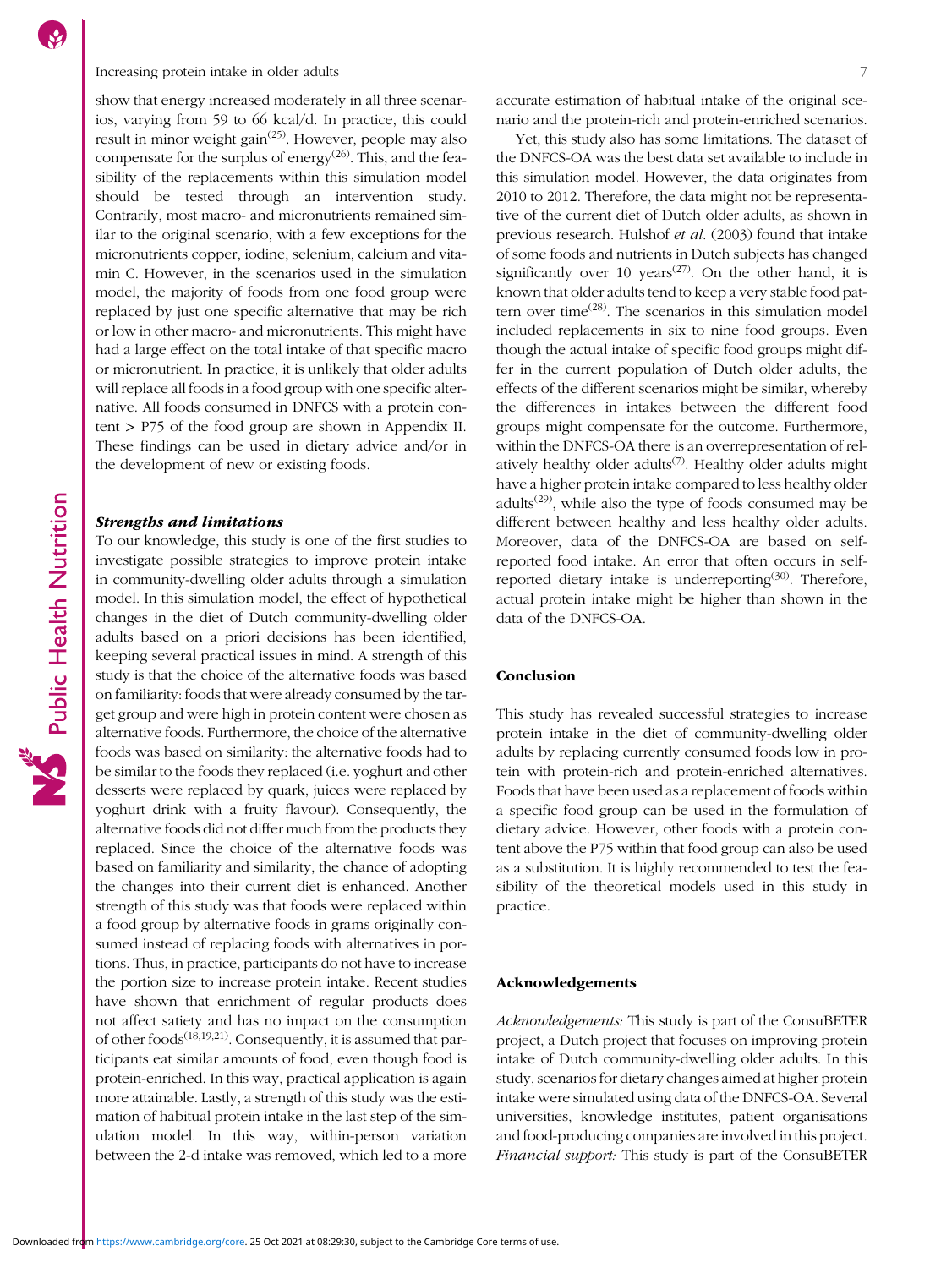# Public Health Nutrition

<span id="page-7-0"></span>project. The project is funded by the Taskforce for Applied Research (RAAK.MKB09.003), part of the Netherlands Organization for Scientific Research (NWO), financed by the Dutch Ministry of Education, Culture and Science. The study involves several universities (of applied sciences), research institutes and food companies. Conflict of interest: There are no conflicts of interest. The companies involved in the ConsuBETER consortium did not influence the design of the study, data analysis or results. Authorship: M.H.V.: conceptualisation, methodology, validation, investigation, writing – original draft, writing – review and editing, Visualisation. M.A.E.D.V.D.S.: conceptualisation, methodology, writing – review and editing, supervision, project administration, funding acquisition. M.C.O.: conceptualisation, methodology, formal analysis, investigation, resources, data curation, writing – review and editing. J.D.: methodology, formal analysis, investigation, data curation, writing – review and editing. J.O.L.: methodology, writing – review and editing, funding acquisition. A.J.C.R.: methodology, writing – review and editing, funding acquisition. L.C.P.G.M.D.G.: conceptualisation, methodology, writing – review and editing, supervision. Ethics of human subject participation: The Ethics Committee of the University Medical Centre Utrecht approved the study protocol of the DNFCS-OA $^{(7)}$ . For this study, the General Data Protection Regulations have been maintained.

### Supplementary material

For supplementary material accompanying this paper visit <https://doi.org/10.1017/S1368980021004134>

### References

- 1. Cruz-Jentoft AJ, Pierre Baeyens J, Bauer JM et al. (2010) Sarcopenia: European consensus on definition and diagnosis report of the European working group on sarcopenia in older people. Age Ageing 39, 412–423.
- 2. Bradlee ML, Mustafa J, Singer MR et al. (2018) High-protein foods and physical activity protect against age-related muscle loss and functional decline. *J Gerontol Ser A* **73**, 88-94.
- 3. Chernoff R (2004) Protein and older adults. *J Am Coll Nutr* 23, 627S–630S.
- 4. World Health Organization & United Nations University (2007) Protein and Amino Acid Requirements in Human Nutrition. Geneva, Switzerland: WHO.
- 5. Bauer J, Biolo G, Cederholm T et al. (2013) Evidence-based recommendations for optimal dietary protein intake in older people: a position paper from the prot-age study group. J Am Med Dir Assoc 14, 542-559.
- 6. Deutz NEP, Bauer JM, Barazzoni R et al. (2014) Protein intake and exercise for optimal muscle function with aging: recommendations from the ESPEN expert group. Clin Nutr 33, 929–936.
- 7. Ocke MC, Buurma-Rethans EJM, de Boer EJ et al. (2013) Diet of Community-Dwelling Older Adults: Dutch National Food Consumption Survey Older Adults 2010–2012. Bilthoven, the Netherlands: Rijksinstituut voor Volksgezondheid en Milieu.
- 8. Health Council of the Netherlands (2011) Undernutrition in the Elderly. The Hague: Health Council of the Netherlands.
- 9. Chandra RK (1988) Nutrition, immunity, and outcome; past, present, and future. 11th Gopalan gold medal oration. Nutr Res 8, 225–237.
- 10. Elia M (1993) Artificial nutritional support in clinical practice in Britain. J R Coll Physicians Lond 27, 8–15.
- 11. Amarantos E, Martinez A & Dwyer J (2001) Nutrition and quality of life in older adults. *J Gerontol Ser A* 56, 54–64.
- 12. Volkert D, Saeglitz C, Gueldenzoph H et al. (2010) Undiagnosed malnutrition and nutrition-related problems in geriatric patients. J Nutr Health Aging 14, 387–392.
- 13. Beelen J, Vasse E, Ziylan C et al. (2017) Undernutrition: who cares? Perspectives of dietitians and older adults on undernutrition. BMC Nutr 3, 24.
- Slimani N, Charrondière UR, Van Staveren W et al. (2000) Standardization of food composition databases for the European prospective investigation into cancer and nutrition (EPIC): general theoretical concept. J Food Compos Anal 13, 567–584.
- 15. Hung Y, Wijnhoven H, Visser M et al. (2019) Appetite and protein intake strata of older adults in the European Union: socio-demographic and health characteristics, dietrelated and physical activity behaviours. Nutrients 11, 777.
- 16. Dekkers AL, Verkaik-Kloosterman J, van Rossum CT et al. (2014) SPADE, a new statistical program to estimate habitual dietary intake from multiple food sources and dietary supplements. *J Nutr* **144**, 2083-2091.
- 17. Trabal J & Farran-Codina A (2015) Effects of dietary enrichment with conventional foods on energy and protein intake in older adults: a systematic review. Nutr Rev 73, 624–633.
- 18. Beelen J, Vasse E, Janssen N et al. (2018) Protein-enriched familiar foods and drinks improve protein intake of hospitalized older patients: a randomized controlled trial. Clin Nutr 37, 1186–1192.
- 19. Stelten S, Dekker IM, Ronday EM et al. (2015) Proteinenriched 'regular products' and their effect on protein intake in acute hospitalized older adults; a randomized controlled trial. Clin Nutr 34, 409-414.
- 20. van Til AJ, Naumann E, Cox-Claessens IJHM et al. (2015) Effects of the daily consumption of protein enriched bread and protein enriched drinking yoghurt on the total protein intake in older adults in a rehabilitation centre: a single blind randomised controlled trial. *J Nutr Health Aging* 19, 525-530.
- 21. Ziylan C, Haveman-Nies A, Kremer S et al. (2017) Proteinenriched bread and readymade meals increase community-dwelling older adults' protein intake in a double-blind randomized controlled trial. *J Am Med Dir Assoc* **18**, 145-151.
- 22. Borkent JW, Beelen J, Linschooten JO et al. (2019) The ConsuMEER study: a randomised trial towards the effectiveness of protein-rich ready-made meals and protein-rich dairy products in increasing protein intake of community-dwelling older adults after switching from self-prepared meals towards ready-made meals. *J Nutr Sci* 8, 1-12.
- 23. van der Zanden LDT, van Kleef E, de Wijk RA et al. (2015) Examining heterogeneity in elderly consumers' acceptance of carriers for protein-enriched food: a segmentation study. Food Qual Prefer 42, 130-138.
- 24. Van der Zanden LDT, van Kleef E, de Wijk RA et al. (2014) Knowledge, perceptions and preferences of elderly regarding protein-enriched functional food. Appetite 80, 16–22.
- 25. Katan MB & Ludwig DS (2010) Extra calories cause weight gain-but how much? JAMA 303, 65-66.
- 26. Reid M, Hammersley R, Hill AJ et al. (2007) Long-term dietary compensation for added sugar: effects of supplementary sucrose drinks over a 4-week period. Br J Nutr  $97$ , 193–203.
- 27. Hulshof KFAM, Brussaard JH, Kruizinga AG et al. (2003) Socio-economic status, dietary intake and 10 years trends: